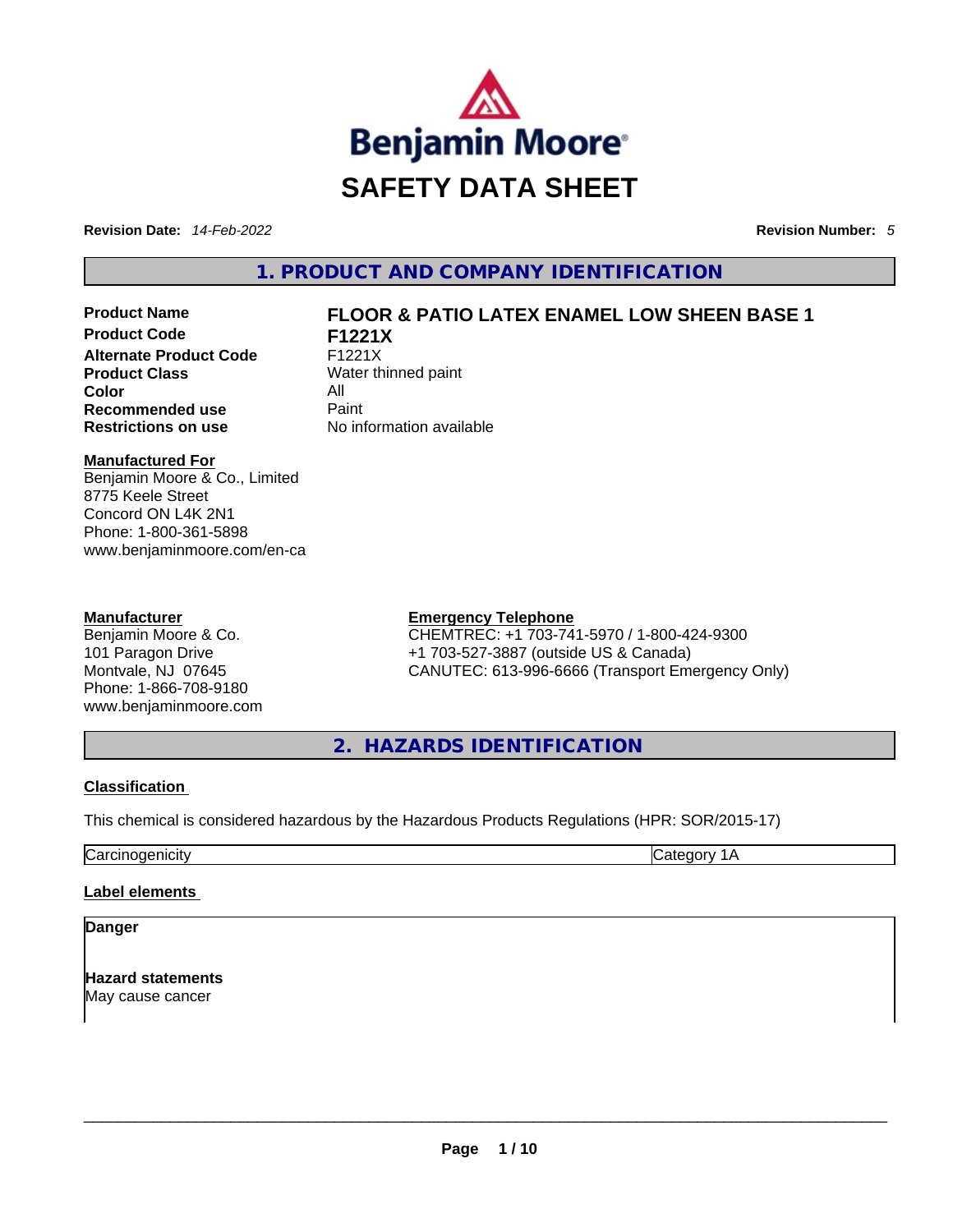

**Appearance** liquid

**Odor** little or no odor

#### **Precautionary Statements - Prevention**

Obtain special instructions before use Do not handle until all safety precautions have been read and understood Use personal protective equipment as required

#### **Precautionary Statements - Response**

IF exposed or concerned: Get medical advice/attention

# **Precautionary Statements - Storage**

Store locked up

#### **Precautionary Statements - Disposal**

Dispose of contents/container to an approved waste disposal plant

#### **Other information**

No information available

 **CAUTION:** All floor coatings may become slippery when wet. Where non-skid characteristics are desired, use an appropriate anti-slip aggregate.

 **WARNING:** This product contains isothiazolinone compounds at levels of <0.1%. These substances are biocides commonly found in most paints and a variety of personal care products as a preservative. Certain individuals may be sensitive or allergic to these substances, even at low levels.

# **3. COMPOSITION INFORMATION ON COMPONENTS**

| <b>Chemical name</b>               | CAS No.    | Weight-%      | Hazardous Material<br>registry number<br>(HMIRA registry $#$ ) | Date HMIRA filed and<br>Information Review Act date exemption granted<br>(if applicable) |
|------------------------------------|------------|---------------|----------------------------------------------------------------|------------------------------------------------------------------------------------------|
| Titanium dioxide                   | 13463-67-7 | $10 - 30%$    |                                                                |                                                                                          |
| Barium sulfate                     | 7727-43-7  | 7 - 13%       |                                                                |                                                                                          |
| Silica, crystalline                | 14808-60-7 | $0.1 - 0.25%$ |                                                                |                                                                                          |
| Sodium C14-C16 olefin<br>sulfonate | 68439-57-6 | $0.1 - 0.25%$ |                                                                |                                                                                          |

\*The exact percentage (concentration) of composition has been withheld as a trade secret

# **4. FIRST AID MEASURES**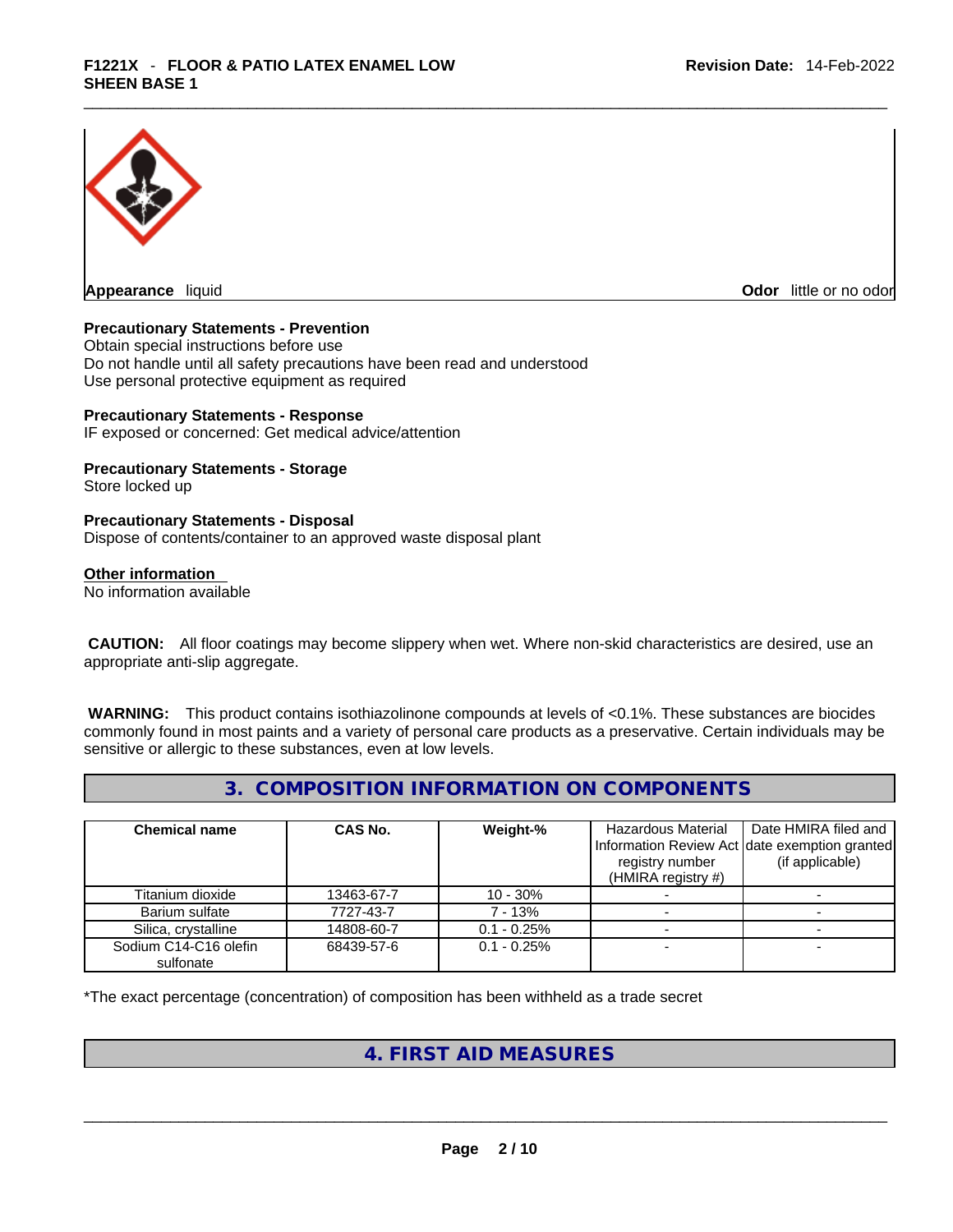| <b>General Advice</b>                  | No hazards which require special first aid measures.                                                     |
|----------------------------------------|----------------------------------------------------------------------------------------------------------|
| <b>Eye Contact</b>                     | Rinse thoroughly with plenty of water for at least 15<br>minutes and consult a physician.                |
| <b>Skin Contact</b>                    | Wash off immediately with soap and plenty of water while<br>removing all contaminated clothes and shoes. |
| <b>Inhalation</b>                      | Move to fresh air. If symptoms persist, call a physician.                                                |
| Ingestion                              | Clean mouth with water and afterwards drink plenty of<br>water. Consult a physician if necessary.        |
| <b>Most Important Symptoms/Effects</b> | None known.                                                                                              |
| <b>Notes To Physician</b>              | Treat symptomatically.                                                                                   |
|                                        |                                                                                                          |

**5. FIRE-FIGHTING MEASURES** 

| <b>Suitable Extinguishing Media</b>                                                                                                                                                    | Use extinguishing measures that are appropriate to local<br>circumstances and the surrounding environment.                                   |  |  |  |
|----------------------------------------------------------------------------------------------------------------------------------------------------------------------------------------|----------------------------------------------------------------------------------------------------------------------------------------------|--|--|--|
| Protective equipment and precautions for firefighters                                                                                                                                  | As in any fire, wear self-contained breathing apparatus<br>pressure-demand, MSHA/NIOSH (approved or equivalent)<br>and full protective gear. |  |  |  |
| <b>Specific Hazards Arising From The Chemical</b>                                                                                                                                      | Closed containers may rupture if exposed to fire or<br>extreme heat.                                                                         |  |  |  |
| Sensitivity to mechanical impact                                                                                                                                                       | No.                                                                                                                                          |  |  |  |
| Sensitivity to static discharge                                                                                                                                                        | No                                                                                                                                           |  |  |  |
| <b>Flash Point Data</b><br>Flash point (°F)<br>Flash Point (°C)<br><b>Method</b><br><b>Flammability Limits In Air</b><br>Lower flammability limit:<br><b>Upper flammability limit:</b> | Not applicable<br>Not applicable<br>Not applicable<br>Not applicable<br>Not applicable                                                       |  |  |  |
| Flammability: 0<br><b>NFPA</b><br>Health: 1                                                                                                                                            | <b>Instability: 0</b><br><b>Special: Not Applicable</b>                                                                                      |  |  |  |
| <b>NFPA Legend</b><br>0 - Not Hazardous<br>1 - Slightly<br>2 - Moderate<br>3 - High                                                                                                    |                                                                                                                                              |  |  |  |

4 - Severe

*The ratings assigned are only suggested ratings, the contractor/employer has ultimate responsibilities for NFPA ratings where this system is used.*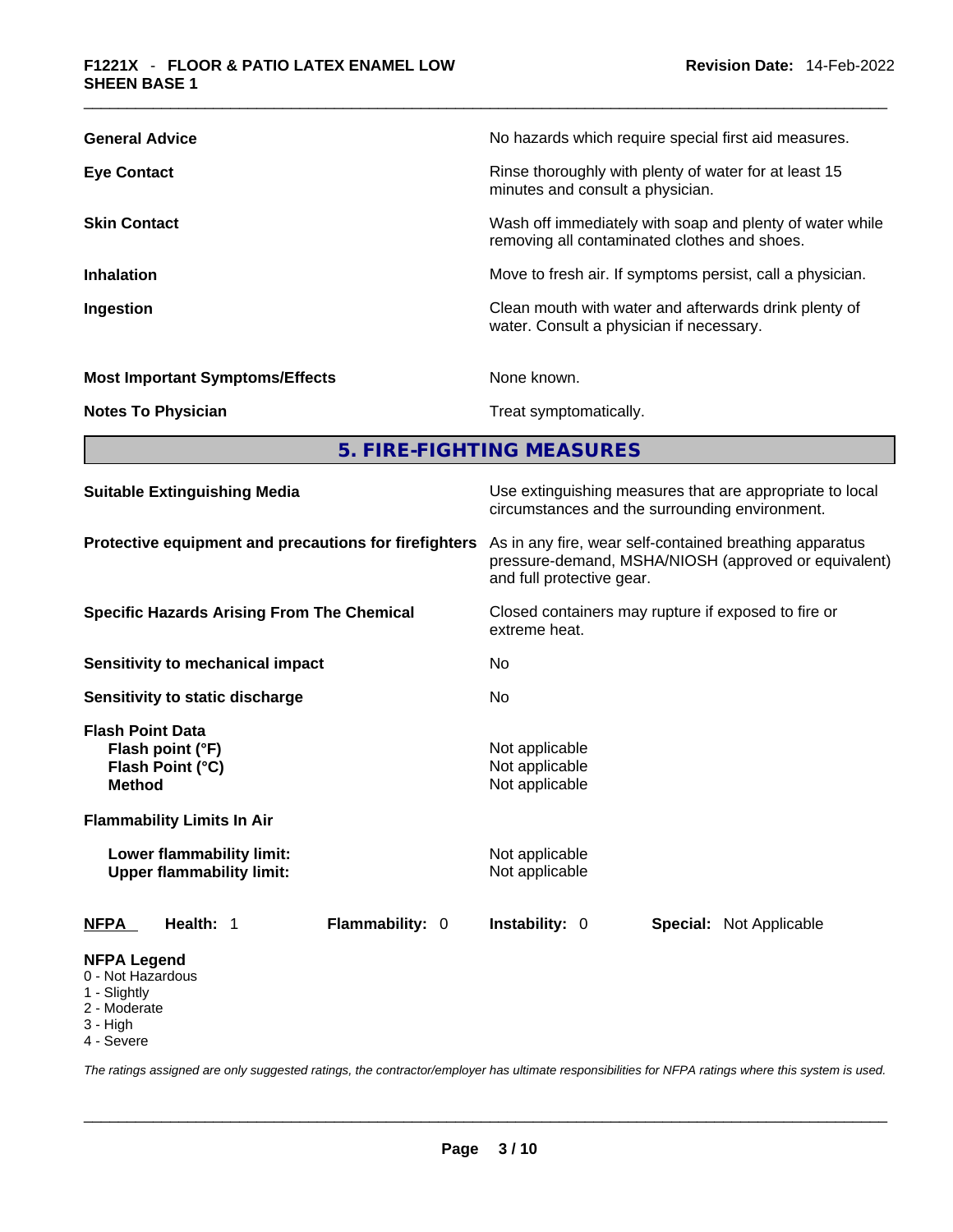*Additional information regarding the NFPA rating system is available from the National Fire Protection Agency (NFPA) at www.nfpa.org.* 

## **6. ACCIDENTAL RELEASE MEASURES**

**Personal Precautions Avoid contact with skin, eyes and clothing. Ensure Personal Precautions** adequate ventilation.

**Other Information Other Information Prevent further leakage or spillage if safe to do so.** 

**Environmental precautions** See Section 12 for additional Ecological Information.

**Methods for Cleaning Up Example 20 All 20 All 20 All 20 Soak** up with inert absorbent material. Sweep up and shovel into suitable containers for disposal.

# **7. HANDLING AND STORAGE**

**Handling Handling Avoid contact with skin, eyes and clothing. Avoid breathing** vapors, spray mists or sanding dust. In case of insufficient ventilation, wear suitable respiratory equipment.

**Storage Example 2 Keep container tightly closed.** Keep out of the reach of

children.

**Incompatible Materials Materials** No information available

**8. EXPOSURE CONTROLS/PERSONAL PROTECTION** 

#### **Exposure Limits**

| <b>Chemical name</b> | <b>ACGIH TLV</b>             | <b>Alberta</b>                  | <b>British Columbia</b>         | <b>Ontario</b>              | Quebec                          |
|----------------------|------------------------------|---------------------------------|---------------------------------|-----------------------------|---------------------------------|
| Titanium dioxide     | TWA: $10 \text{ mg/m}^3$     | 10 mg/m $3$ - TWA               | 10 mg/m $3$ - TWA               | 10 mg/m $3$ - TWA           | 10 mg/m $3$ - TWAEV             |
|                      |                              |                                 | $3$ mg/m <sup>3</sup> - TWA     |                             |                                 |
| Barium sulfate       | TWA: $5 \text{ mg/m}^3$      | 10 mg/m $3$ - TWA               | $5 \text{ mg/m}^3$ - TWA        | $5 \text{ mg/m}^3$ - TWA    | 10 mg/m <sup>3</sup> - TWAEV    |
|                      | inhalable particulate        |                                 |                                 |                             | $5 \text{ mg/m}^3$ - TWAEV      |
|                      | matter, particulate          |                                 |                                 |                             |                                 |
|                      | matter containing no         |                                 |                                 |                             |                                 |
|                      | asbestos and <1%             |                                 |                                 |                             |                                 |
|                      | crystalline silica           |                                 |                                 |                             |                                 |
| Silica, crystalline  | TWA: 0.025 mg/m <sup>3</sup> | $0.025$ mg/m <sup>3</sup> - TWA | $0.025$ mg/m <sup>3</sup> - TWA | $0.10 \text{ mg/m}^3$ - TWA | $0.1$ mg/m <sup>3</sup> - TWAEV |
|                      | respirable particulate       |                                 |                                 |                             |                                 |
|                      | matter                       |                                 |                                 |                             |                                 |

#### **Legend**

ACGIH - American Conference of Governmental Industrial Hygienists

Alberta - Alberta Occupational Exposure Limits

British Columbia - British Columbia Occupational Exposure Limits

Ontario - Ontario Occupational Exposure Limits

Quebec - Quebec Occupational Exposure Limits

N/E - Not established

#### **Personal Protective Equipment**

**Engineering Measures Ensure 2018** Ensure adequate ventilation, especially in confined areas.

**Eye/Face Protection** Safety glasses with side-shields. \_\_\_\_\_\_\_\_\_\_\_\_\_\_\_\_\_\_\_\_\_\_\_\_\_\_\_\_\_\_\_\_\_\_\_\_\_\_\_\_\_\_\_\_\_\_\_\_\_\_\_\_\_\_\_\_\_\_\_\_\_\_\_\_\_\_\_\_\_\_\_\_\_\_\_\_\_\_\_\_\_\_\_\_\_\_\_\_\_\_\_\_\_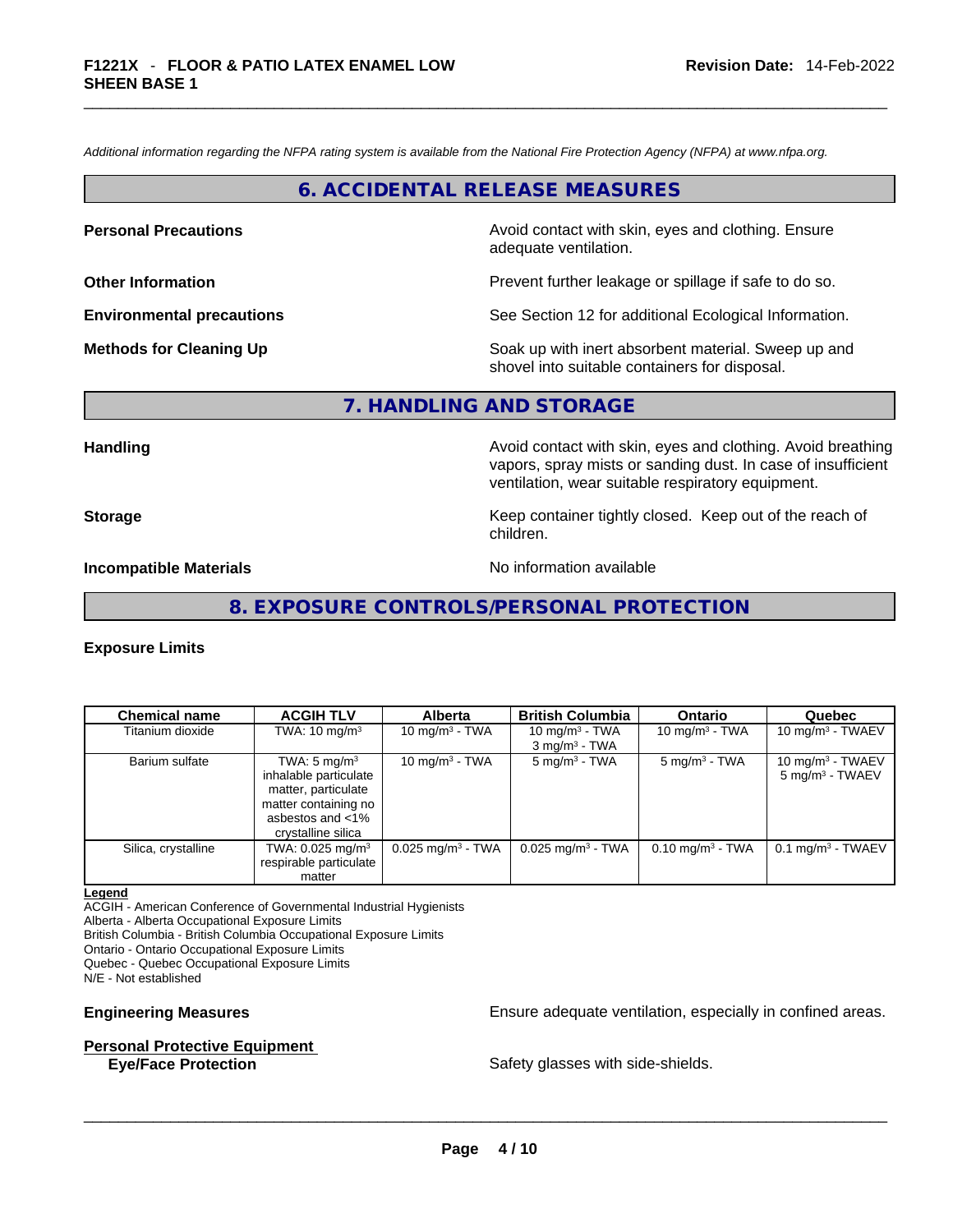**Skin Protection Protection Protective gloves and impervious clothing. Respiratory Protection In case of insufficient ventilation wear suitable respiratory** equipment.

**Hygiene Measures Avoid contact with skin, eyes and clothing. Remove and Avoid contact with skin, eyes and clothing. Remove and** wash contaminated clothing before re-use. Wash thoroughly after handling.

# **9. PHYSICAL AND CHEMICAL PROPERTIES**

**Appearance** liquid **Odor Odor Odor Odor Odor Odor** *little or no odor little or no odor* **Odor Threshold** No information available **Density (lbs/gal)** 10.8 - 11.2 **Specific Gravity** 1.29 - 1.34 **pH pH** *No* information available **Viscosity (cps) No information available No** information available **Solubility(ies)** No information available in the solution of the solution of the solution available in the solution of the solution of the solution of the solution of the solution of the solution of the solution of the so **Water solubility No information available No information available Evaporation Rate No information available No information available Vapor pressure No information available No information available Vapor density No information available No information available Wt. % Solids** 45 - 55 **Vol. % Solids** 30 - 40 **Wt. % Volatiles Vol. % Volatiles** 60 - 70 **VOC Regulatory Limit (g/L)** < 50 **Boiling Point (°F)** 212 **Boiling Point (°C)** 100 **Freezing point (°F)** 32 **Freezing Point (°C)** 0 **Flash point (°F)** Not applicable **Flash Point (°C)** Not applicable **Method**<br> **Plammability (solid, gas)**<br> **Commability (solid, gas)**<br> **Not** applicable **Flammability (solid, gas)** Not applicable Not applicable<br>
Upper flammability limit: Not applicable **Upper flammability limit:**<br> **Lower flammability limit:**<br>
Not applicable<br>
Not applicable **Lower flammability limit:**<br> **Autoignition Temperature (°F)** Not applicable Not applicable in the Muslim Muslim Available **Autoignition Temperature (°F)**<br> **Autoignition Temperature (°C)** No information available **Autoignition Temperature (°C) Decomposition Temperature (°F)** No information available **Decomposition Temperature (°C)**<br> **Partition coefficient**<br> **Partition coefficient**<br> **No** information available

**No information available** 

# **10. STABILITY AND REACTIVITY**

| <b>Reactivity</b>             | Not Applicable                           |
|-------------------------------|------------------------------------------|
| <b>Chemical Stability</b>     | Stable under normal conditions.          |
| <b>Conditions to avoid</b>    | Prevent from freezing.                   |
| <b>Incompatible Materials</b> | No materials to be especially mentioned. |
|                               |                                          |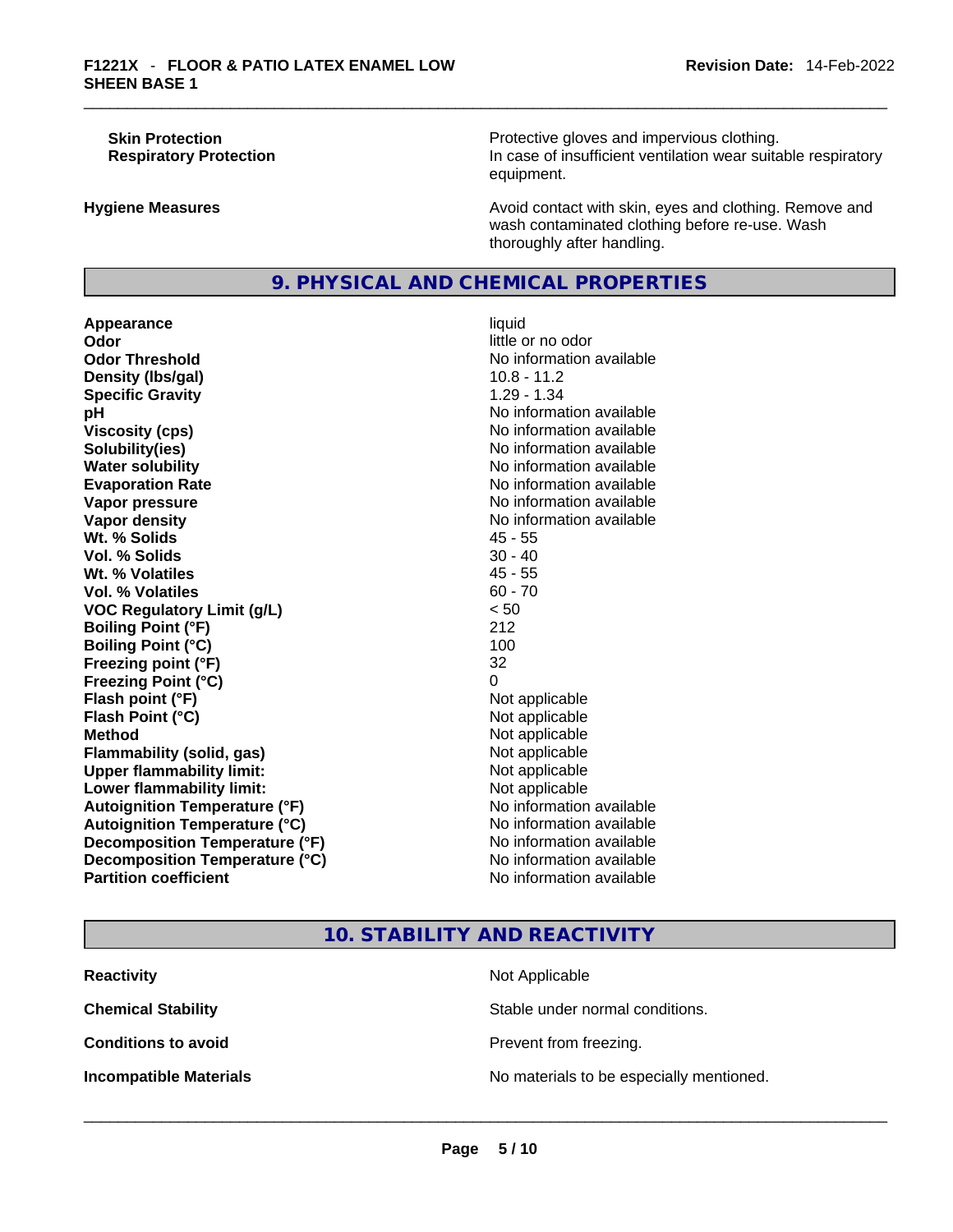**Hazardous Decomposition Products** None under normal use.

| <b>Possibility of hazardous reactions</b>                                                                                                                                                                                                                                                                                                                 | None under normal conditions of use.                                                                                                                                                                                                                                                                                                                                                                                                                                                                                                                                                                        |
|-----------------------------------------------------------------------------------------------------------------------------------------------------------------------------------------------------------------------------------------------------------------------------------------------------------------------------------------------------------|-------------------------------------------------------------------------------------------------------------------------------------------------------------------------------------------------------------------------------------------------------------------------------------------------------------------------------------------------------------------------------------------------------------------------------------------------------------------------------------------------------------------------------------------------------------------------------------------------------------|
|                                                                                                                                                                                                                                                                                                                                                           |                                                                                                                                                                                                                                                                                                                                                                                                                                                                                                                                                                                                             |
|                                                                                                                                                                                                                                                                                                                                                           | 11. TOXICOLOGICAL INFORMATION                                                                                                                                                                                                                                                                                                                                                                                                                                                                                                                                                                               |
| <b>Product Information</b><br>Information on likely routes of exposure                                                                                                                                                                                                                                                                                    |                                                                                                                                                                                                                                                                                                                                                                                                                                                                                                                                                                                                             |
| <b>Principal Routes of Exposure</b>                                                                                                                                                                                                                                                                                                                       | Eye contact, skin contact and inhalation.                                                                                                                                                                                                                                                                                                                                                                                                                                                                                                                                                                   |
| <b>Acute Toxicity</b><br><b>Product Information</b>                                                                                                                                                                                                                                                                                                       | No information available                                                                                                                                                                                                                                                                                                                                                                                                                                                                                                                                                                                    |
| Symptoms related to the physical, chemical and toxicological characteristics                                                                                                                                                                                                                                                                              |                                                                                                                                                                                                                                                                                                                                                                                                                                                                                                                                                                                                             |
| <b>Symptoms</b>                                                                                                                                                                                                                                                                                                                                           | No information available                                                                                                                                                                                                                                                                                                                                                                                                                                                                                                                                                                                    |
| Delayed and immediate effects as well as chronic effects from short and long-term exposure                                                                                                                                                                                                                                                                |                                                                                                                                                                                                                                                                                                                                                                                                                                                                                                                                                                                                             |
| Eye contact<br><b>Skin contact</b><br><b>Inhalation</b><br>Ingestion<br><b>Sensitization</b><br><b>Neurological Effects</b><br><b>Mutagenic Effects</b><br><b>Reproductive Effects</b><br><b>Developmental Effects</b><br><b>Target organ effects</b><br><b>STOT - single exposure</b><br><b>STOT - repeated exposure</b><br><b>Other adverse effects</b> | May cause slight irritation<br>Substance may cause slight skin irritation. Prolonged or<br>repeated contact may dry skin and cause irritation.<br>May cause irritation of respiratory tract.<br>Ingestion may cause gastrointestinal irritation, nausea,<br>vomiting and diarrhea.<br>No information available.<br>No information available.<br>No information available.<br>No information available.<br>No information available.<br>No information available.<br>No information available.<br>Causes damage to organs through prolonged or repeated<br>exposure if inhaled.<br>No information available. |
| <b>Aspiration Hazard</b>                                                                                                                                                                                                                                                                                                                                  | No information available.                                                                                                                                                                                                                                                                                                                                                                                                                                                                                                                                                                                   |
| <b>Numerical measures of toxicity</b>                                                                                                                                                                                                                                                                                                                     |                                                                                                                                                                                                                                                                                                                                                                                                                                                                                                                                                                                                             |
| The following values are calculated based on chapter 3.1 of the GHS document                                                                                                                                                                                                                                                                              |                                                                                                                                                                                                                                                                                                                                                                                                                                                                                                                                                                                                             |
| <b>ATEmix (oral)</b><br><b>ATEmix (inhalation-dust/mist)</b>                                                                                                                                                                                                                                                                                              | 61447 mg/kg<br>12.3 mg/L                                                                                                                                                                                                                                                                                                                                                                                                                                                                                                                                                                                    |
| <b>Component Information</b>                                                                                                                                                                                                                                                                                                                              |                                                                                                                                                                                                                                                                                                                                                                                                                                                                                                                                                                                                             |

| Chemical name                  | Oral LD50              | Dermal LD50 | Inhalation LC50 |
|--------------------------------|------------------------|-------------|-----------------|
| Titanium dioxide<br>13463-67-7 | $> 10000$ mg/kg (Rat)  |             |                 |
| Barium sulfate<br>7727-43-7    | $= 307000$ mg/kg (Rat) |             |                 |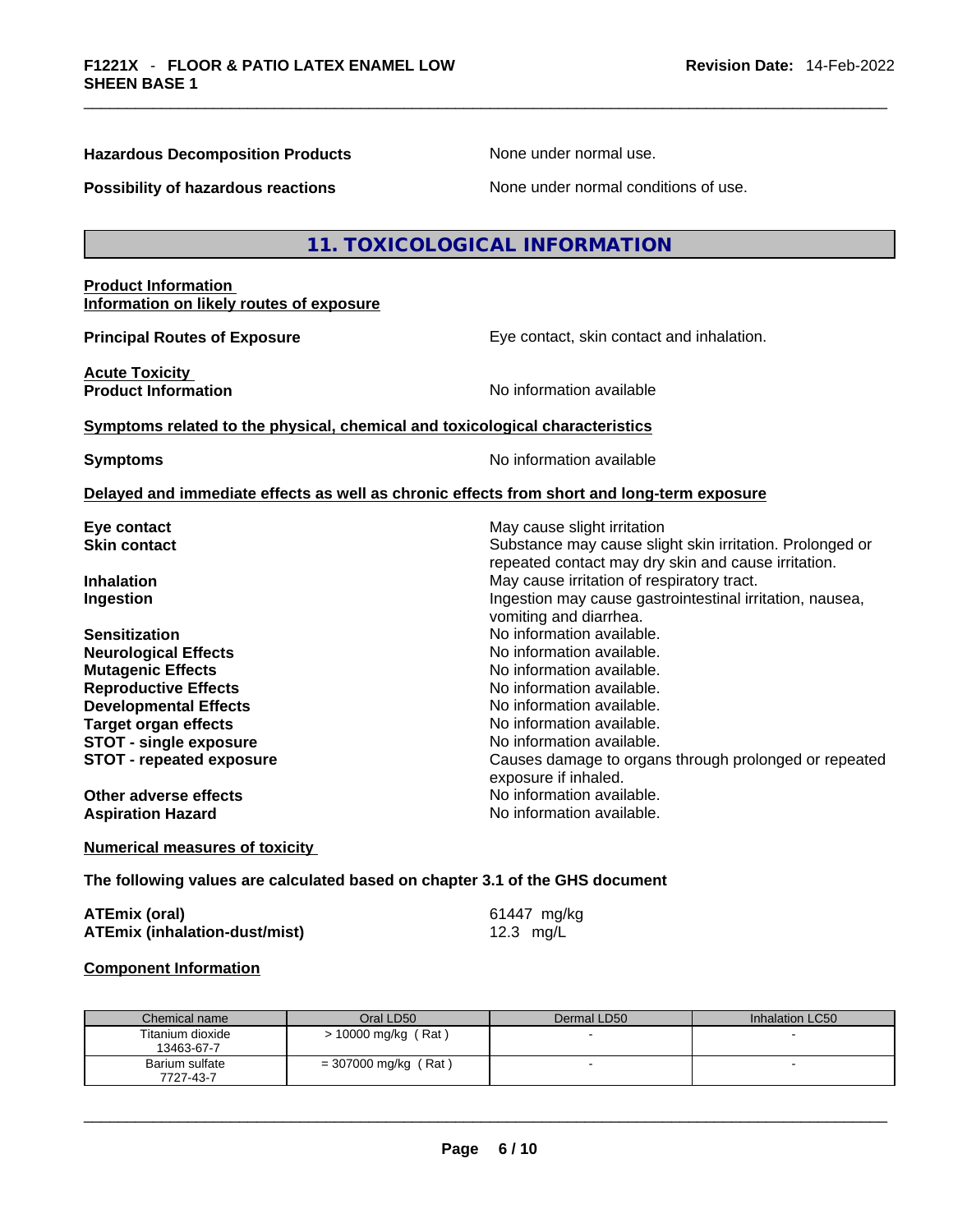## \_\_\_\_\_\_\_\_\_\_\_\_\_\_\_\_\_\_\_\_\_\_\_\_\_\_\_\_\_\_\_\_\_\_\_\_\_\_\_\_\_\_\_\_\_\_\_\_\_\_\_\_\_\_\_\_\_\_\_\_\_\_\_\_\_\_\_\_\_\_\_\_\_\_\_\_\_\_\_\_\_\_\_\_\_\_\_\_\_\_\_\_\_ **F1221X** - **FLOOR & PATIO LATEX ENAMEL LOW SHEEN BASE 1**

| Sodium C14-C16 olefin sulfonate | Rat            | Rabbit        | 'Rat ) 4 h         |
|---------------------------------|----------------|---------------|--------------------|
| 68439-57-6                      | $= 2220$ mg/kg | - 740 mg/kg ′ | $-52 \text{ mq/L}$ |

#### **Chronic Toxicity**

#### **Carcinogenicity**

*The information below indicates whether each agency has listed any ingredient as a carcinogen:.* 

| <b>Chemical name</b> | <b>IARC</b>                    | <b>NTP</b>             |
|----------------------|--------------------------------|------------------------|
|                      | 2B - Possible Human Carcinogen |                        |
| 'Titanium dioxide    |                                |                        |
|                      | 1 - Human Carcinogen           | Known Human Carcinogen |
| Silica, crystalline  |                                |                        |

• Crystalline Silica has been determined to be carcinogenic to humans by IARC (1) when in respirable form. Risk of cancer depends on duration and level of inhalation exposure to spray mist or dust from sanding the dried paint.

• Although IARC has classified titanium dioxide as possibly carcinogenic to humans (2B), their summary concludes: "No significant exposure to titanium dioxide is thought to occur during the use of products in which titanium dioxide is bound to other materials, such as paint."

#### **Legend**

IARC - International Agency for Research on Cancer NTP - National Toxicity Program OSHA - Occupational Safety & Health Administration

**12. ECOLOGICAL INFORMATION** 

## **Ecotoxicity Effects**

The environmental impact of this product has not been fully investigated.

## **Product Information**

# **Acute Toxicity to Fish**

No information available

#### **Acute Toxicity to Aquatic Invertebrates**

No information available

**Acute Toxicity to Aquatic Plants**

No information available

#### **Persistence / Degradability**

No information available.

#### **Bioaccumulation**

No information available.

#### **Mobility in Environmental Media**

No information available.

**Ozone**<br>No information available No information available \_\_\_\_\_\_\_\_\_\_\_\_\_\_\_\_\_\_\_\_\_\_\_\_\_\_\_\_\_\_\_\_\_\_\_\_\_\_\_\_\_\_\_\_\_\_\_\_\_\_\_\_\_\_\_\_\_\_\_\_\_\_\_\_\_\_\_\_\_\_\_\_\_\_\_\_\_\_\_\_\_\_\_\_\_\_\_\_\_\_\_\_\_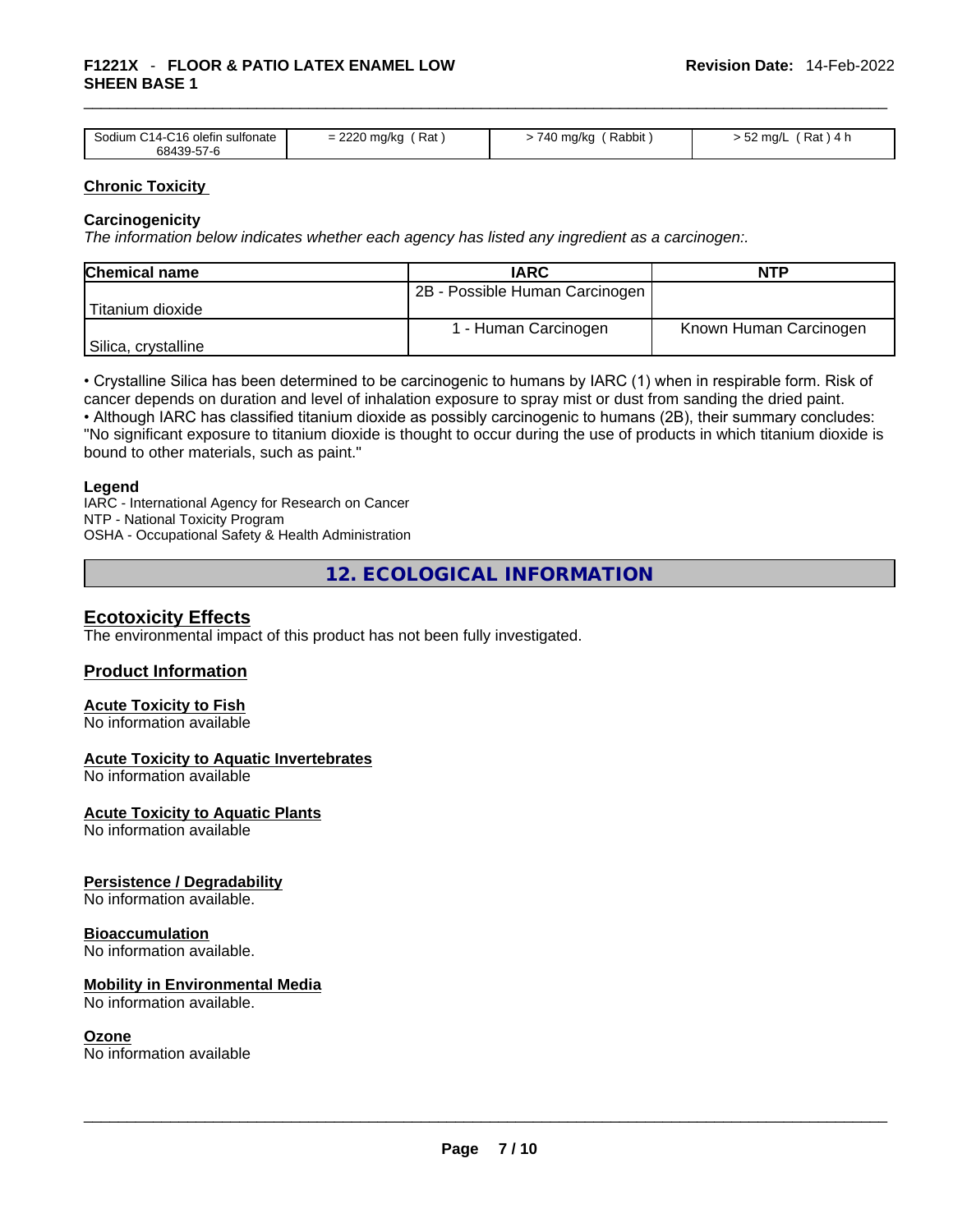#### **Component Information**

#### **Acute Toxicity to Fish**

Titanium dioxide  $LC50:$  > 1000 mg/L (Fathead Minnow - 96 hr.)

#### **Acute Toxicity to Aquatic Invertebrates**

No information available

#### **Acute Toxicity to Aquatic Plants**

No information available

# **13. DISPOSAL CONSIDERATIONS**

**Waste Disposal Method** Dispose of in accordance with federal, state, provincial, and local regulations. Local requirements may vary, consult your sanitation department or state-designated environmental protection agency for more disposal options.

**14. TRANSPORT INFORMATION** 

**TDG** Not regulated

**ICAO / IATA** Not regulated

**IMDG / IMO** Not regulated

# **15. REGULATORY INFORMATION**

## **International Inventories**

**TSCA: United States** Yes - All components are listed or exempt. **DSL: Canada** Yes - All components are listed or exempt.

## **National Pollutant Release Inventory (NPRI)**

#### **NPRI Parts 1- 4**

This product contains the following Parts 1-4 NPRI chemicals:

*None*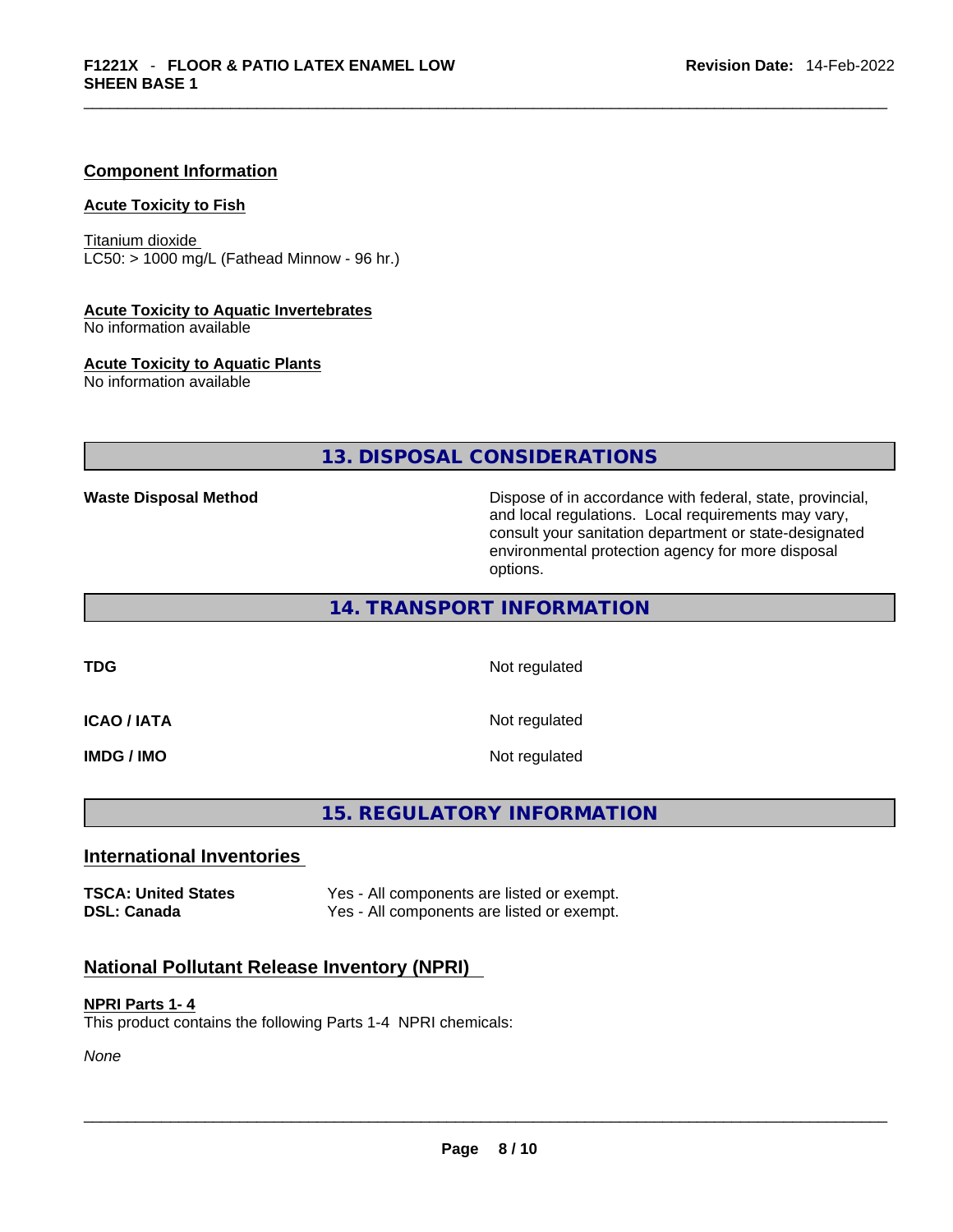#### **NPRI Part 5**

This product contains the following NPRI Part 5 Chemicals:

#### *None*

#### **WHMIS Regulatory Status**

This product has been classified in accordance with the hazard criteria of the Hazardous Products Regulations (HPR) and the SDS contains all the information required by the HPR.

| <b>16. OTHER INFORMATION</b> |  |
|------------------------------|--|
|------------------------------|--|

| HMIS                                     | Health: $1^*$ | <b>Flammability: 0</b> | <b>Reactivity: 0</b> | PPE: - |  |
|------------------------------------------|---------------|------------------------|----------------------|--------|--|
| <b>HMIS Legend</b><br>0 - Minimal Hazard |               |                        |                      |        |  |

- 
- 1 Slight Hazard 2 - Moderate Hazard
- 
- 3 Serious Hazard
- 4 Severe Hazard
- **Chronic Hazard**
- X Consult your supervisor or S.O.P. for "Special" handling instructions.

*Note: The PPE rating has intentionally been left blank. Choose appropriate PPE that will protect employees from the hazards the material will present under the actual normal conditions of use.* 

*Caution: HMISÒ ratings are based on a 0-4 rating scale, with 0 representing minimal hazards or risks, and 4 representing significant hazards or risks. Although HMISÒ ratings are not required on MSDSs under 29 CFR 1910.1200, the preparer, has chosen to provide them. HMISÒ ratings are to be used only in conjunction with a fully implemented HMISÒ program by workers who have received appropriate HMISÒ training. HMISÒ is a registered trade and service mark of the NPCA. HMISÒ materials may be purchased exclusively from J. J. Keller (800) 327-6868.* 

 **WARNING!** If you scrape, sand, or remove old paint, you may release lead dust. LEAD IS TOXIC. EXPOSURE TO LEAD DUST CAN CAUSE SERIOUS ILLNESS, SUCH AS BRAIN DAMAGE, ESPECIALLY IN CHILDREN. PREGNANT WOMEN SHOULD ALSO AVOID EXPOSURE.Wear a NIOSH approved respirator to control lead exposure. Clean up carefully with a HEPA vacuum and a wet mop. Before you start, find out how to protect yourself and your family by logging onto Health Canada at

http://www.hc-sc.gc.ca/ewh-semt/contaminants/lead-plomb/asked\_questions-questions\_posees-eng.php.

| <b>Prepared By</b>                                  | <b>Product Stewardship Department</b><br>Benjamin Moore & Co.<br>101 Paragon Drive<br>Montvale, NJ 07645<br>800-225-5554 |  |
|-----------------------------------------------------|--------------------------------------------------------------------------------------------------------------------------|--|
| <b>Revision Date:</b><br><b>Reason for revision</b> | 14-Feb-2022<br>Not available                                                                                             |  |

#### **Disclaimer**

The information contained herein is presented in good faith and believed to be accurate as of the effective date shown above. This information is furnished without warranty of any kind. Employers should use this information only as a **supplement to other information gathered by them and must make independent determination of suitability and** completeness of information from all sources to assure proper use of these materials and the safety and health of